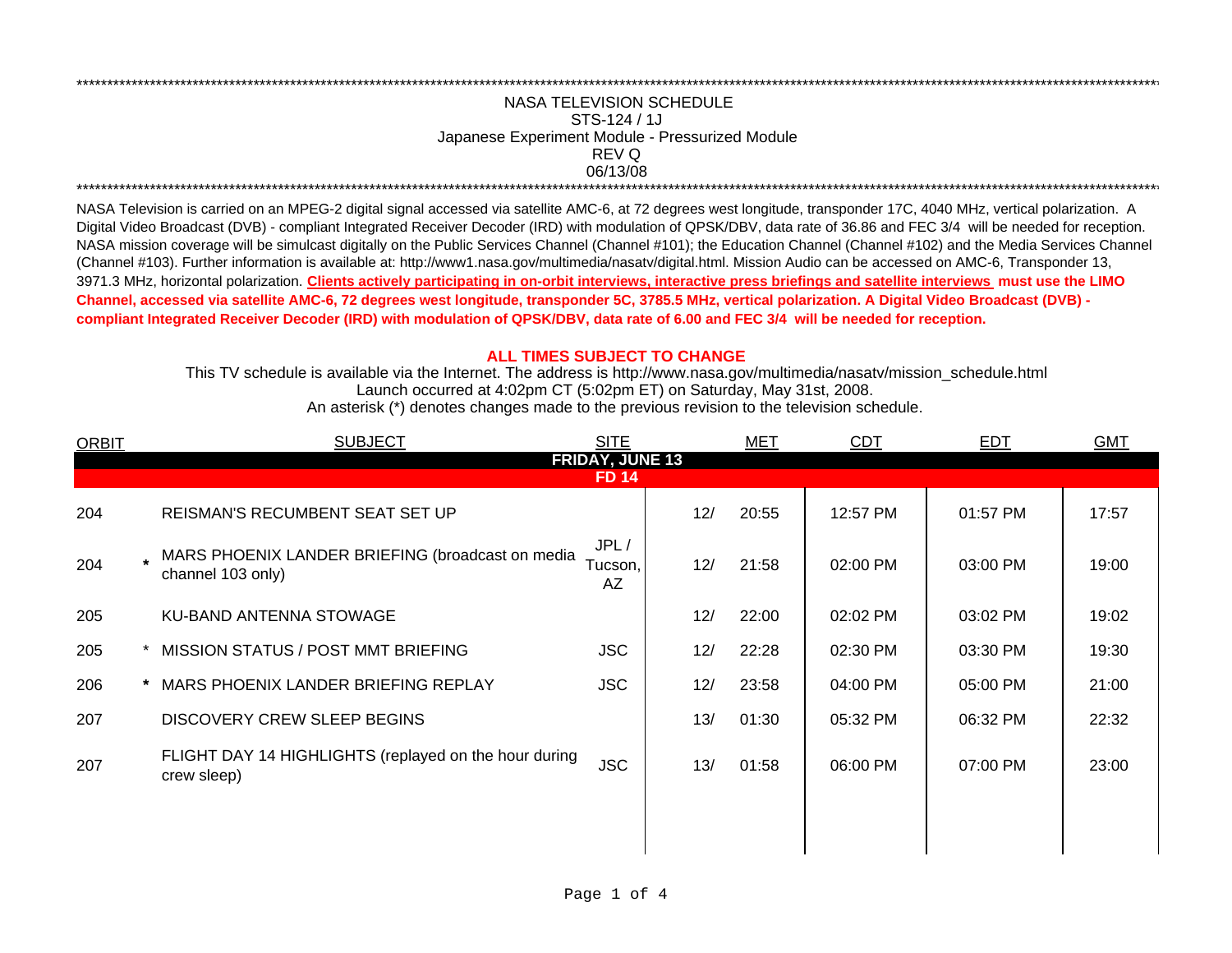| <b>ORBIT</b>                             | <b>SUBJECT</b>                                                                              | <b>SITE</b> |     | <b>MET</b> | <b>CDT</b>        | <b>EDT</b> | <b>GMT</b> |  |  |
|------------------------------------------|---------------------------------------------------------------------------------------------|-------------|-----|------------|-------------------|------------|------------|--|--|
|                                          |                                                                                             |             |     |            |                   |            |            |  |  |
| <b>SATURDAY, JUNE 14</b><br><b>FD 15</b> |                                                                                             |             |     |            |                   |            |            |  |  |
| 212                                      | DISCOVERY CREW WAKE UP (begins FD 15)                                                       |             | 13/ | 09:30      | 01:32 AM          | 02:32 AM   | 06:32      |  |  |
| 214                                      | <b>DEORBIT PREPARATIONS BEGIN</b>                                                           |             | 13/ | 13:10      | 05:12 AM          | 06:12 AM   | 10:12      |  |  |
| 215                                      | PAYLOAD BAY DOOR CLOSING                                                                    |             | 13/ | 14:28      | 06:30 AM          | 07:30 AM   | 11:30      |  |  |
| 217                                      | <b>DEORBIT BURN</b>                                                                         |             | 13/ | 17:08      | 09:10 AM          | 10:10 AM   | 14:10      |  |  |
| 218                                      | MILA C-BAND RADAR ACQUISITION OF DISCOVERY                                                  |             | 13/ | 18:00      | 10:02 AM          | 11:02 AM   | 15:02      |  |  |
| 218                                      | <b>KSC LANDING</b>                                                                          | <b>KSC</b>  | 13/ | 18:13      | 10:15 AM          | 11:15 AM   | 15:15      |  |  |
|                                          | POST-LANDING NEWS CONFERENCE                                                                | <b>KSC</b>  |     |            | NET L+2 HRS.      |            |            |  |  |
|                                          | ENTRY FLIGHT CONTROL TEAM VIDEO REPLAY<br>(replayed after Post-Landing News Conference)     | <b>JSC</b>  |     |            | $\sim$ L+3 HRS.   |            |            |  |  |
|                                          | STS-124 MISSION HIGHLIGHTS VIDEO REPLAY<br>(replayed after Entry Flight Control Team Video) | <b>JSC</b>  |     |            | $\sim$ L+3.5 HRS. |            |            |  |  |
|                                          | STS-124 CREW NEWS CONFERENCE (may be<br>postponed or cancelled)                             | <b>KSC</b>  |     |            | NET L+4.5 HRS.    |            |            |  |  |
|                                          | VIDEO B-ROLL OF REISMAN IN CREW QUARTERS<br><b>KSC</b><br>(pending availability)            |             |     |            | NET L+6.5 HRS.    |            |            |  |  |
|                                          |                                                                                             |             |     |            |                   |            |            |  |  |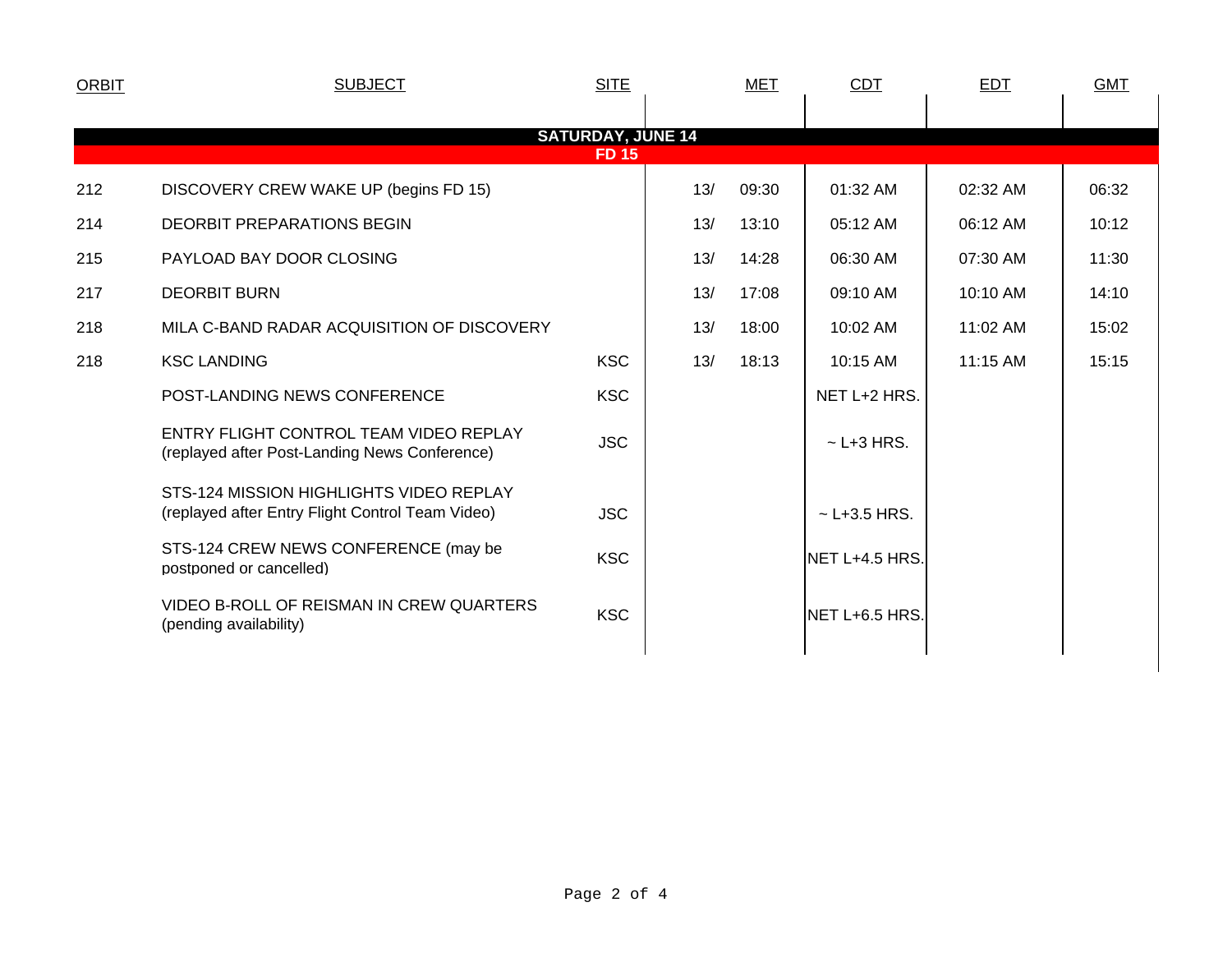| <b>ORBIT</b>          | <b>SUBJECT</b>                                                                                              | <b>SITE</b>                | MET | <b>CDT</b> | <b>EDT</b> | <b>GMT</b> |
|-----------------------|-------------------------------------------------------------------------------------------------------------|----------------------------|-----|------------|------------|------------|
|                       |                                                                                                             |                            |     |            |            |            |
|                       |                                                                                                             |                            |     |            |            |            |
|                       |                                                                                                             | <b>DEFINITION OF TERMS</b> |     |            |            |            |
|                       |                                                                                                             |                            |     |            |            |            |
| AMC:                  | <b>Americom Satellite</b>                                                                                   |                            |     |            |            |            |
| ATV:                  | <b>Automated Transport Vehicle</b>                                                                          |                            |     |            |            |            |
| CDRA:                 | Carbon Dioxide Removal Assembly in U.S. Destiny Laboratory                                                  |                            |     |            |            |            |
| CDT:<br>Destiny:      | <b>Central Daylight Time</b><br>U.S. Laboratory on ISS                                                      |                            |     |            |            |            |
| EMU:                  | <b>Extravehicular Mobility Unit</b>                                                                         |                            |     |            |            |            |
| ETCS:                 | <b>External Thermal Control System</b>                                                                      |                            |     |            |            |            |
| ESA:                  | European Space Agency                                                                                       |                            |     |            |            |            |
| ESP:                  | <b>External Stowage Platform</b>                                                                            |                            |     |            |            |            |
| EDT:                  | <b>Eastern Daylight Time</b>                                                                                |                            |     |            |            |            |
| ETVCG:                | <b>External Television Camera Group</b>                                                                     |                            |     |            |            |            |
| EVA:                  | <b>Extravehicular Activity</b>                                                                              |                            |     |            |            |            |
| FCS:                  | <b>Flight Control System</b>                                                                                |                            |     |            |            |            |
| FD:                   | <b>Flight Day</b><br>Gamma-ray Large Area Space Telescope                                                   |                            |     |            |            |            |
| <b>GLAST:</b><br>GMT: | Greenwich Mean Time                                                                                         |                            |     |            |            |            |
| HQ:                   | <b>NASA Headquarters</b>                                                                                    |                            |     |            |            |            |
| ISS:                  | <b>International Space Station</b>                                                                          |                            |     |            |            |            |
| JAXA:                 | Japan Aerospace and Exploration Agency                                                                      |                            |     |            |            |            |
| JEM-PM:               | Japanese Experiment Module - Pressurized Module (KIBO)                                                      |                            |     |            |            |            |
| JEM RMS:              | Japanese Experiment Module - Remote Manipulator System                                                      |                            |     |            |            |            |
| JLP:                  | Japanese Logistics Module - Pressurized Section                                                             |                            |     |            |            |            |
| JSC:                  | Johnson Space Center                                                                                        |                            |     |            |            |            |
| JTVE:                 | Japanese Television Equipment                                                                               |                            |     |            |            |            |
| KSC:                  | Kennedy Space Center                                                                                        |                            |     |            |            |            |
| L:<br>LIMO:           | Launch or Landing time<br>Live Interview Media Outlet channel                                               |                            |     |            |            |            |
| MECO:                 | Main Engine Cut-Off                                                                                         |                            |     |            |            |            |
| MET:                  | Mission Elapsed Time, which begins at the moment of launch and is read: DAYS/HOURS:MINUTES. LAUNCH=00/00:00 |                            |     |            |            |            |
| <b>MILA</b>           | Merritt Island, Florida Tracking Station                                                                    |                            |     |            |            |            |
| MLI:                  | Multi-Layer Insulation                                                                                      |                            |     |            |            |            |
| MMT:                  | <b>Mission Management Team</b>                                                                              |                            |     |            |            |            |
| MS:                   | <b>Mission Specialist</b>                                                                                   |                            |     |            |            |            |
| MT:                   | <b>Mobile Transporter</b>                                                                                   |                            |     |            |            |            |
| NET:                  | No Earlier Than                                                                                             |                            |     |            |            |            |
| NTA:                  | Nitrogen Tank Assembly                                                                                      |                            |     |            |            |            |
| OBSS:<br>ODS:         | Orbiter Boom Sensor System                                                                                  |                            |     |            |            |            |
| OMS:                  | <b>Orbiter Docking System</b><br><b>Orbital Maneuvering System</b>                                          |                            |     |            |            |            |
|                       |                                                                                                             |                            |     |            |            |            |